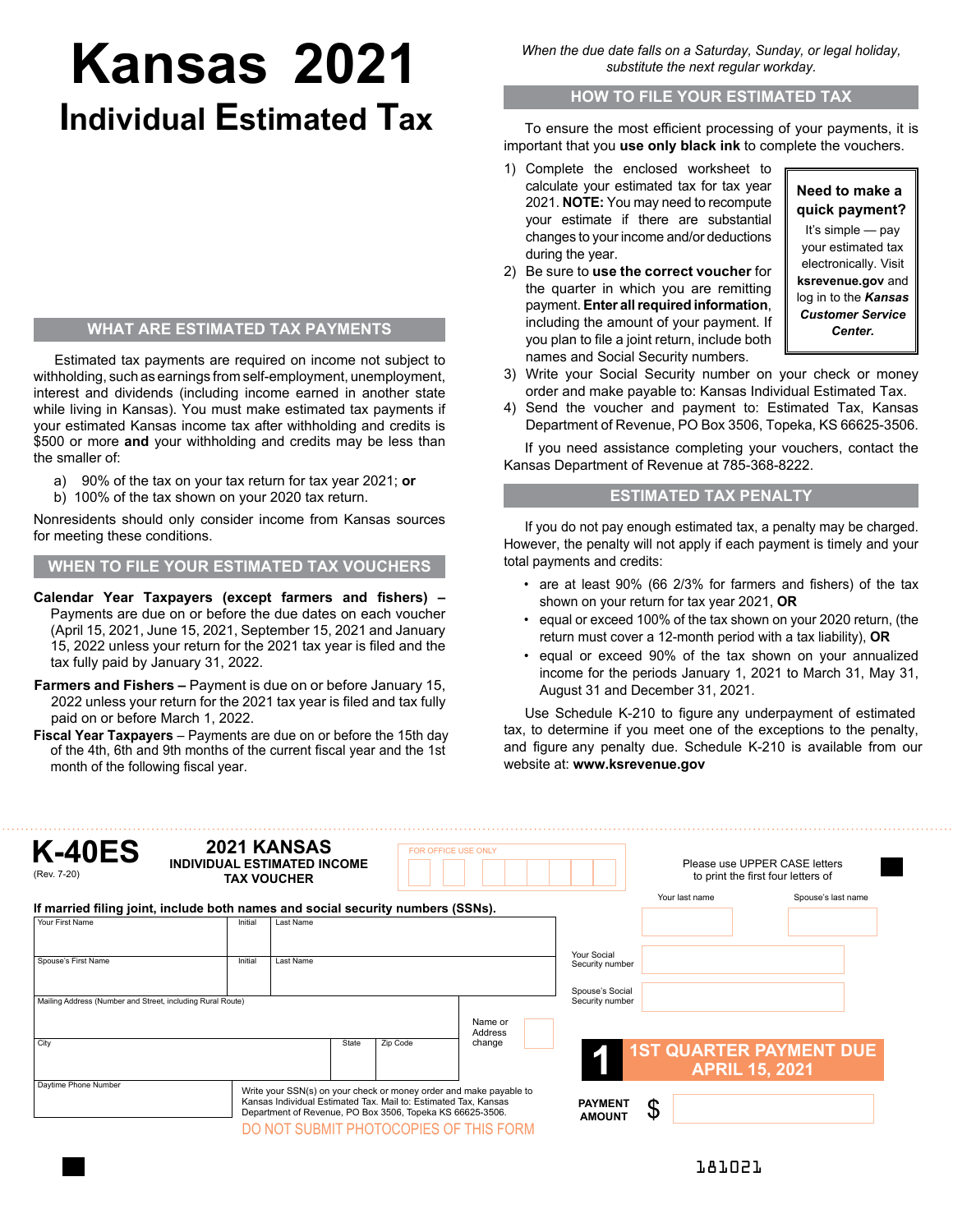## **ESTIMATED TAX WORKSHEET**

| 2. Enter your standard deduction (from chart below) or estimated amount of itemized deductions. The<br>standard deduction chart applies to most taxpayers. However, if you or your spouse are 65 or over, or<br>blind, or if someone else claims you as a dependent, use the standard deduction worksheets in the |
|-------------------------------------------------------------------------------------------------------------------------------------------------------------------------------------------------------------------------------------------------------------------------------------------------------------------|
|                                                                                                                                                                                                                                                                                                                   |
|                                                                                                                                                                                                                                                                                                                   |
|                                                                                                                                                                                                                                                                                                                   |
|                                                                                                                                                                                                                                                                                                                   |
|                                                                                                                                                                                                                                                                                                                   |
| 8. Kansas estimated income tax (subtract line 7 from line 6). If the amount is less than \$500, estimated                                                                                                                                                                                                         |
| If you are beginning estimated payments after April 15, but on or before:                                                                                                                                                                                                                                         |

| 1                       |  |
|-------------------------|--|
|                         |  |
| $\overline{\mathbf{c}}$ |  |
| 3                       |  |
| $\overline{\mathbf{4}}$ |  |
| 5                       |  |
| 6                       |  |
| $\overline{7}$          |  |
| 8                       |  |
| 9                       |  |

Uune 15 enter 1/3 of line 8;<br>September 15 enter 1/2 of line 8;<br>January 15 enter the total amo enter 1/2 of line 8; enter the total amount on line 8.

Enter each payment made in the Estimated Payment Record below.

| <b>STANDARD DEDUCTION CHART</b>                        |  |                                   |                                                                                                                  |                     |                                                                     |  |  |  |  |
|--------------------------------------------------------|--|-----------------------------------|------------------------------------------------------------------------------------------------------------------|---------------------|---------------------------------------------------------------------|--|--|--|--|
| \$3,000<br>Single <sup>1</sup>                         |  |                                   | <b>TAX COMPUTATION SCHEDULES</b><br><b>IMPORTANT: Be sure to use the proper schedule for your filing status.</b> |                     |                                                                     |  |  |  |  |
| \$7,500<br>Married Filing Joint                        |  |                                   |                                                                                                                  |                     |                                                                     |  |  |  |  |
| Married Filing Separate<br>\$3,750                     |  | Schedule I - MARRIED FILING JOINT |                                                                                                                  |                     |                                                                     |  |  |  |  |
| Head of Household                                      |  | \$5,500                           | If line $5$ is:                                                                                                  |                     |                                                                     |  |  |  |  |
|                                                        |  |                                   | Over                                                                                                             | <b>But not over</b> | Enter on line 5:                                                    |  |  |  |  |
| <b>ESTIMATED PAYMENT RECORD</b><br>Date Paid<br>Amount |  |                                   | \$5,000<br>\$30,000<br>\$60,000                                                                                  |                     | \$2,505 plus 5.7% of excess over \$60,000<br>                       |  |  |  |  |
| 2020 Carryforward                                      |  |                                   |                                                                                                                  |                     | Schedule II - SINGLE, HEAD OF HOUSEHOLD, OR MARRIED FILING SEPARATE |  |  |  |  |
|                                                        |  |                                   | If line $5$ is:                                                                                                  |                     |                                                                     |  |  |  |  |
|                                                        |  |                                   | Over                                                                                                             | <b>But not over</b> | Enter on line 5:                                                    |  |  |  |  |
|                                                        |  |                                   | \$2,500                                                                                                          |                     |                                                                     |  |  |  |  |
|                                                        |  |                                   | \$15,000                                                                                                         |                     |                                                                     |  |  |  |  |
| <b>Total Payments</b>                                  |  |                                   | \$30,000                                                                                                         |                     |                                                                     |  |  |  |  |